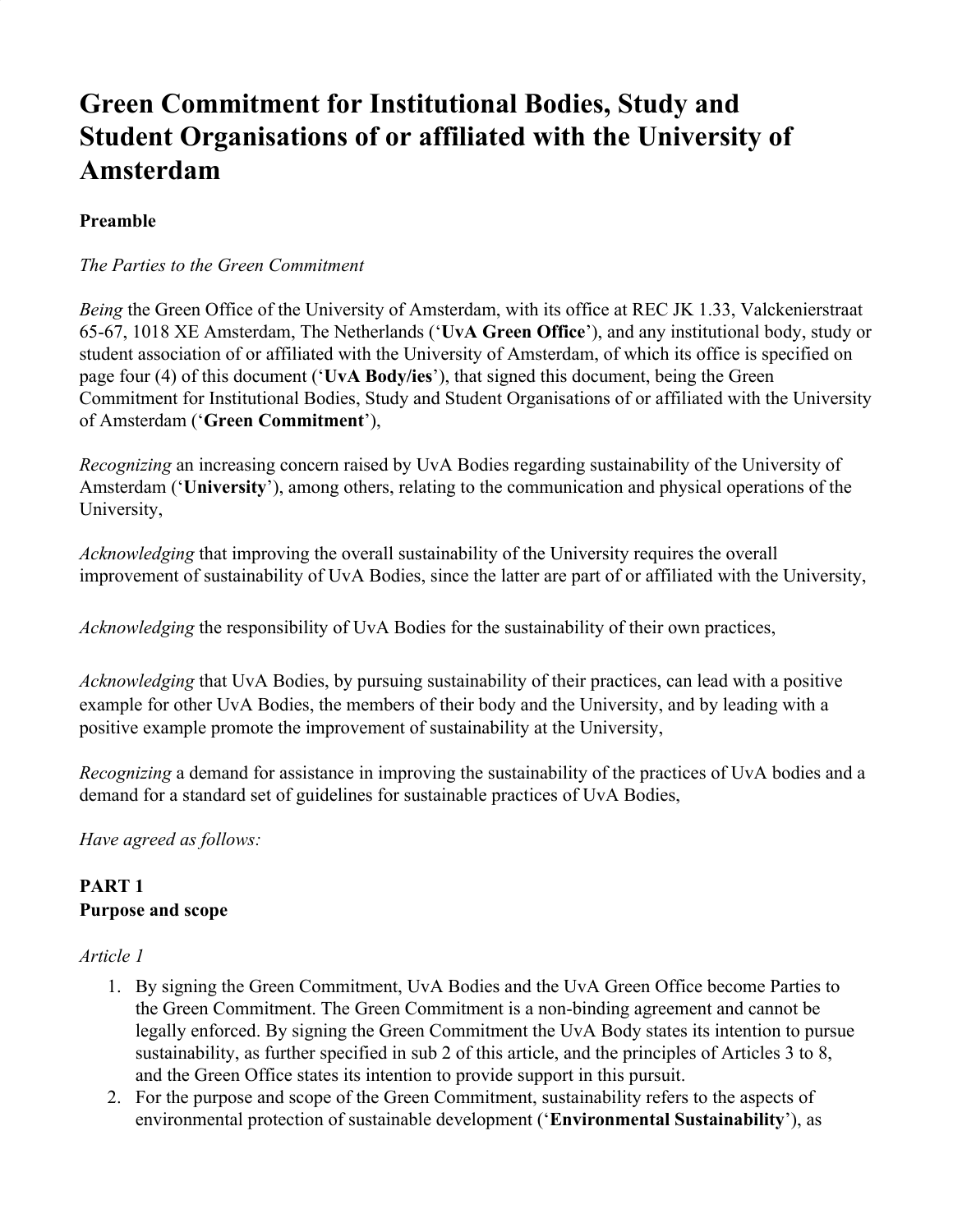described by the Brundtland Commission<sup>1</sup>: "*development that meets the needs of the present without compromising the ability of future generations to meet their own needs*." The aspects of environmental protection can be put in practice by "*enhancing the* ... *environmental* ... *well-being of people and communities, achieving a better quality of life for our own and future generations, in ways that* ... *enhance the natural* ... *environment and respect its limits – using only our fair share of the earth's resources* ... ."<sup>2</sup> Environmental Sustainability is further specified in the principles of Articles 3 to 8 ('**Principles**').

### *Article 2*

The Green Commitment aims to assist in improving the sustainability of the practices of UvA Bodies and to provide a standard set of guidelines for sustainable practices of UvA bodies, specifically by:

- a. Raising awareness and promoting agenda setting regarding Environmental Sustainability;
- b. Promoting the overall reduction of carbon emissions and ensuring commitment to the reduction of carbon emissions as set out in the Meerjarenafspraken energy efficiency (MJA3);
- c. Promoting conscious selection of partnerships, consistent with the pursuit of Environmental Sustainability;
- d. Promoting conscious decisions regarding catering, consistent with the pursuit of Environmental Sustainability;
- e. Promoting conscious decisions regarding waste management, consistent with the pursuit of Environmental Sustainability;
- f. Promoting conscious decisions regarding the purchase of products, consistent with the pursuit of Environmental Sustainability;
- g. Promoting conscious decisions regarding organizing events and travels, consistent with the pursuit of Environmental Sustainability;
- h. Promoting communication about Environmental Sustainability, the progress made in pursuing Environmental Sustainability and initiatives taken in pursuing Environmental Sustainability;

### **PART II Principles**

### *Article 3*

- 1. UvA Bodies should have partnerships, including financial partnerships, which are consistent with the pursuit of Environmental Sustainability.
- 2. Partners, including financial partners, with which UvA bodies have a sponsorship agreement, shall be evaluated with regards to Environmental Sustainability<sup>3</sup>.

# *Article 4*

1. Catering arranged by UvA Bodies should be consistent with the pursuit of Environmental

<sup>&</sup>lt;sup>1</sup> World Commission on Environment and Development (WCED), chaired by Gro Harlem Brundtland, Our Common Future, 1987.

<sup>2</sup> Wellbeing of Future Generations (Wales) Act, 2015

<sup>&</sup>lt;sup>3</sup> With regards to banking, the tool of the Eerlijke Geldwijzer can be of assistance (eerlijkegeldwijzer.nl/bankwijzer[\)](https://eerlijkegeldwijzer.nl/).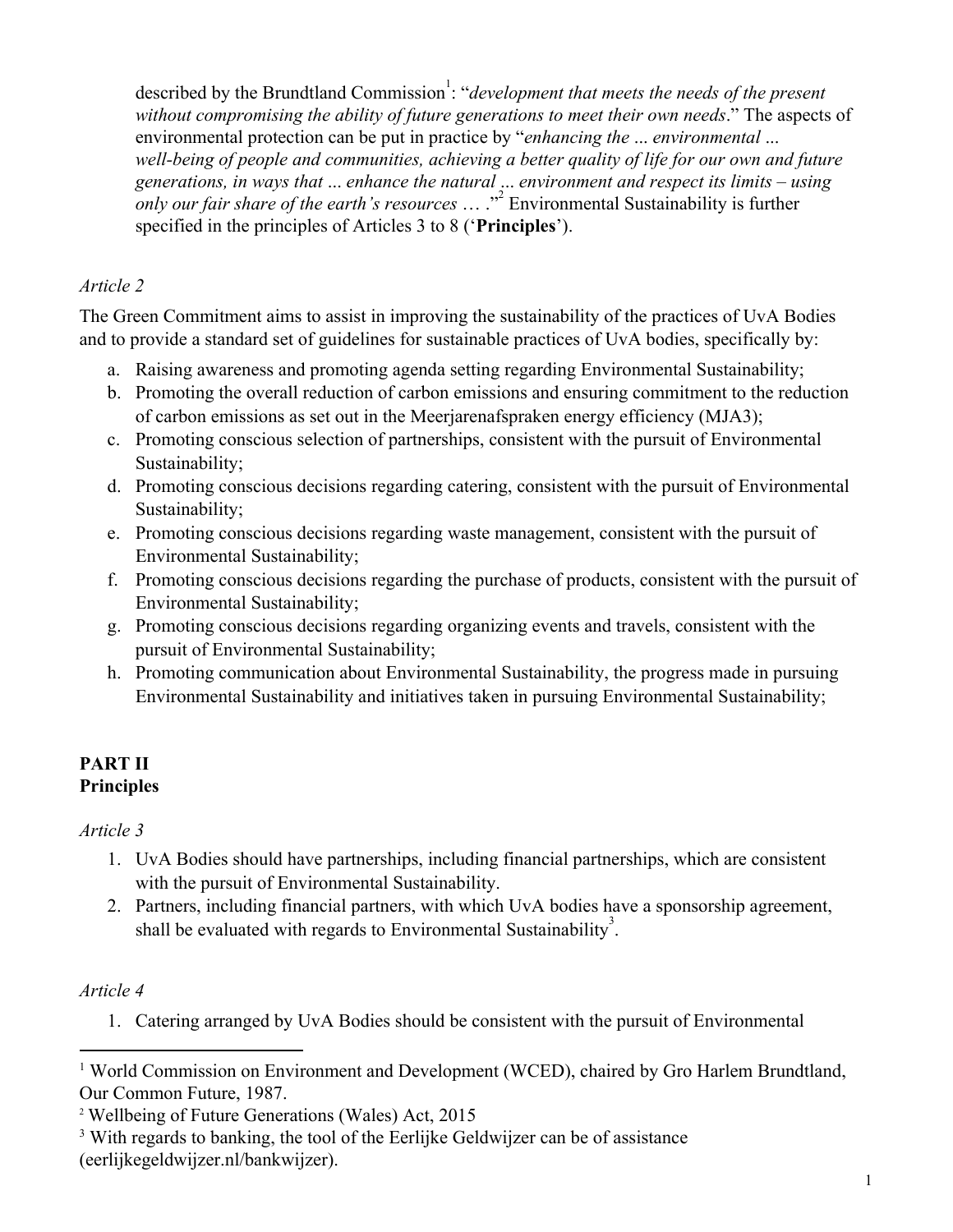Sustainability.

- 2. When UvA Bodies provide food and/or beverages, the following guidelines apply:
	- a. Vegetarian and vegan options shall be provided.
	- b. UvA Bodies are encouraged to set vegetarian and vegan options as default options.
	- c. UvA Bodies are encouraged to progressively reduce the consumption of meat over time.
	- d. UvA Bodies are encouraged to provide organic and local food.
	- e. UvA Bodies are encouraged to reduce food waste to zero<sup>4</sup>.
- 3. When UvA Bodies attend events where food and beverages are provided, or when UvA Bodies make use of external catering services, the guidelines of sub (2) of this Article apply and UvA Bodies are encouraged to communicate their ambition in accordance with the guidelines to external parties.

# *Article 5*

- 1. Waste management of UvA Bodies should be consistent with the pursuit of Environmental Sustainability.
- 2. The waste hierarchy prevent, reuse, recycle applies for all relevant practices of UvA Bodies. The following guidelines apply:
	- a. The production of unnecessary waste shall be prevented. Therefore:
		- i. Printing shall only be done when this is necessary.
		- ii. UvA Bodies are encouraged not to purchase products with unnecessary packaging.
		- iii. UvA Bodies are encouraged to progressively reduce the use of disposables and single-use products over time<sup>5</sup>.
	- b. If prevention of waste is not possible, UvA Bodies are encouraged to reuse products.
	- c. If the reuse of products is not possible, materials shall be recycled. Therefore, waste shall be separated and disposed into the correct bins.

# *Article 6*

- 1. The purchase of products by UvA Bodies should be consistent with the pursuit of Environmental Sustainability.
- 2. When purchasing products, the following guidelines apply:
	- a. When not necessary, no new products shall be purchased.
	- b. UvA Bodies are encouraged to repair existing products.
	- c. UvA Bodies are encouraged to purchase second-hand or refurbished products.
	- d. When a product needs replacement, UvA Bodies are encouraged to purchase products with a relatively low negative environmental impact. For electrical appliances energy labels shall be taken into account<sup>6</sup>.

<sup>&</sup>lt;sup>4</sup> Measurements to reduce food waste to zero can include careful planning of the amounts needed and providing the opportunity to take home leftovers, e.g. by promoting to bring tupperware.

<sup>&</sup>lt;sup>5</sup> In order to assist UvA Bodies with the reduction of the use of disposables and single-use products, the UvA Green Office sets up a renting system for reusable plates, cutlery and cups. Information on this can be found on the website, www.uvagreenoffice.nl.

<sup>6</sup> With regards to assessing the environmental impact of a new product, [energielabel.nl/apparaten](http://www.energielabel.nl/apparaten) can be of assistance.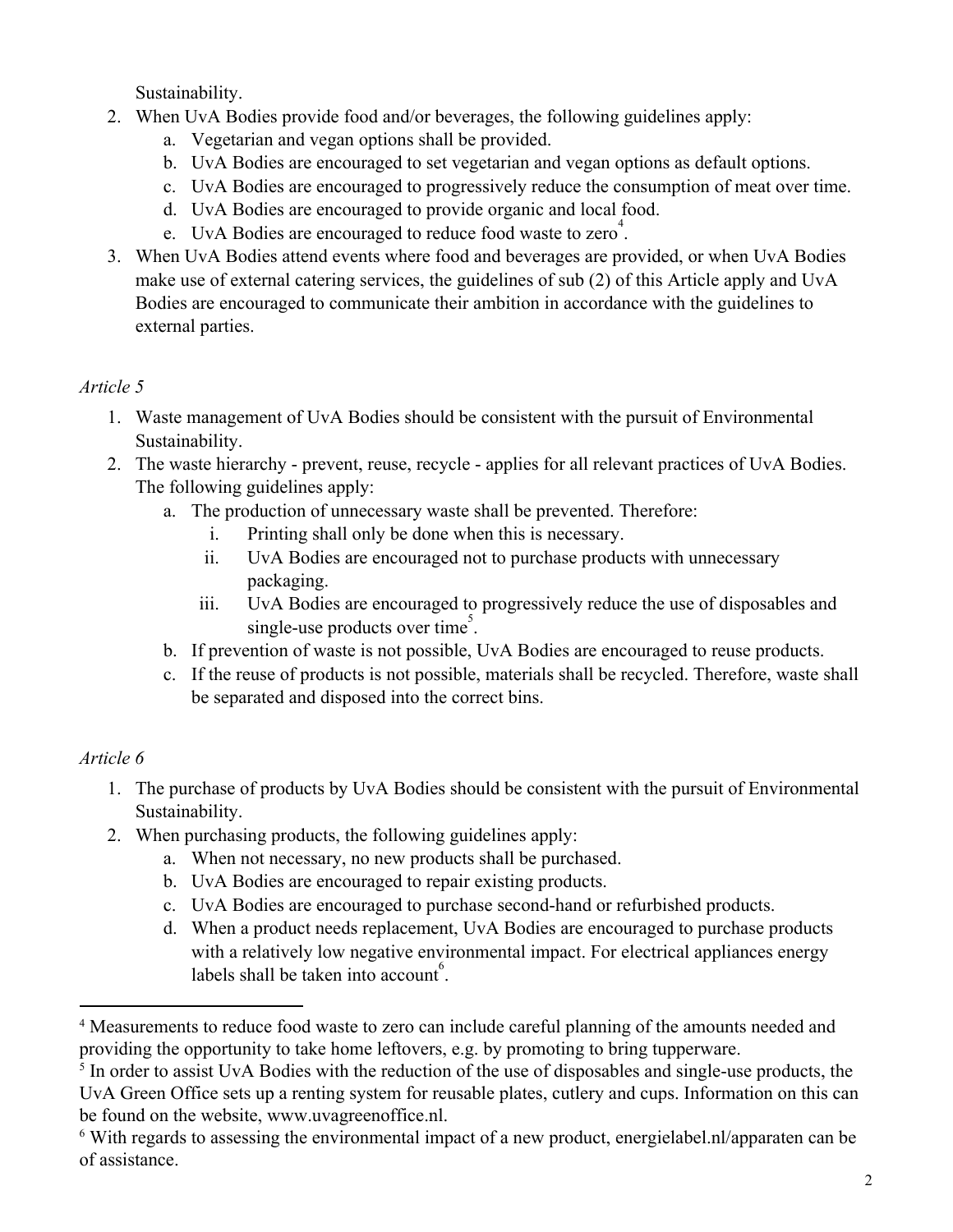3. UvA Bodies are encouraged to bring no longer used products to Hergebruik  $\sigma$  a second-hand store.

### *Article 7*

- 1. Travels organized by UvA Bodies should be consistent with the pursuit of Environmental Sustainability.
- 2. When organizing travels, the following guidelines apply:
	- a. Distance shall be taken into account when organizing travels.
	- b. UvA Bodies are encouraged to travel by train, bus or ferry rather than by airplane.
	- c. UvA Bodies are encouraged to offset travel carbon emissions.
	- d. The Principles of Articles 3, 4 and 5 of the Green Commitment shall apply similarly to travels organized by UvA Bodies.

### *Article 8*

- 1. Communication by UvA Bodies towards third parties should be consistent with the pursuit of Environmental Sustainability.
- 2. When communicating with third parties, the following guidelines apply:
	- a. UvA Bodies are encouraged to communicate their pursuit of Environmental Sustainability and signing of the Green Commitment to their committee chairs, members and other third parties.
	- b. UvA Bodies are encouraged to communicate their progress in pursuing Environmental Sustainability and implementing the Principles of the Green Commitment to their committee chairs, members and other third parties.
	- c. UvA Bodies are encouraged to inform their members about Environmental Sustainability.

# **PART III**

# **Miscellaneous**

### *Article 9*

No reservations to the Green Commitment can be made.

# *Article 10*

- 1. Compliance to the Green Commitment shall be monitored by means of self-assessment. UvA Bodies shall communicate, in a format considered suitable by the UvA Body, to the UvA Green office their progress in pursuing Environmental Sustainability and implementing the Principles of the Green Commitment. Yearly updates shall be requested by the UvA Green Office.
- 2. On request of UvA Bodies, the UvA Green Office shall provide assistance in pursuing

<sup>7</sup> [Hergebruik is the repository depot of the University of Amsterdam \(marktplaats1.sharetribe.com\).](https://marktplaats1.sharetribe.com/) An agreement exists and contact can directly be established via hergebruik- [fs@uva.nl.](mailto:fs@uva.nl)